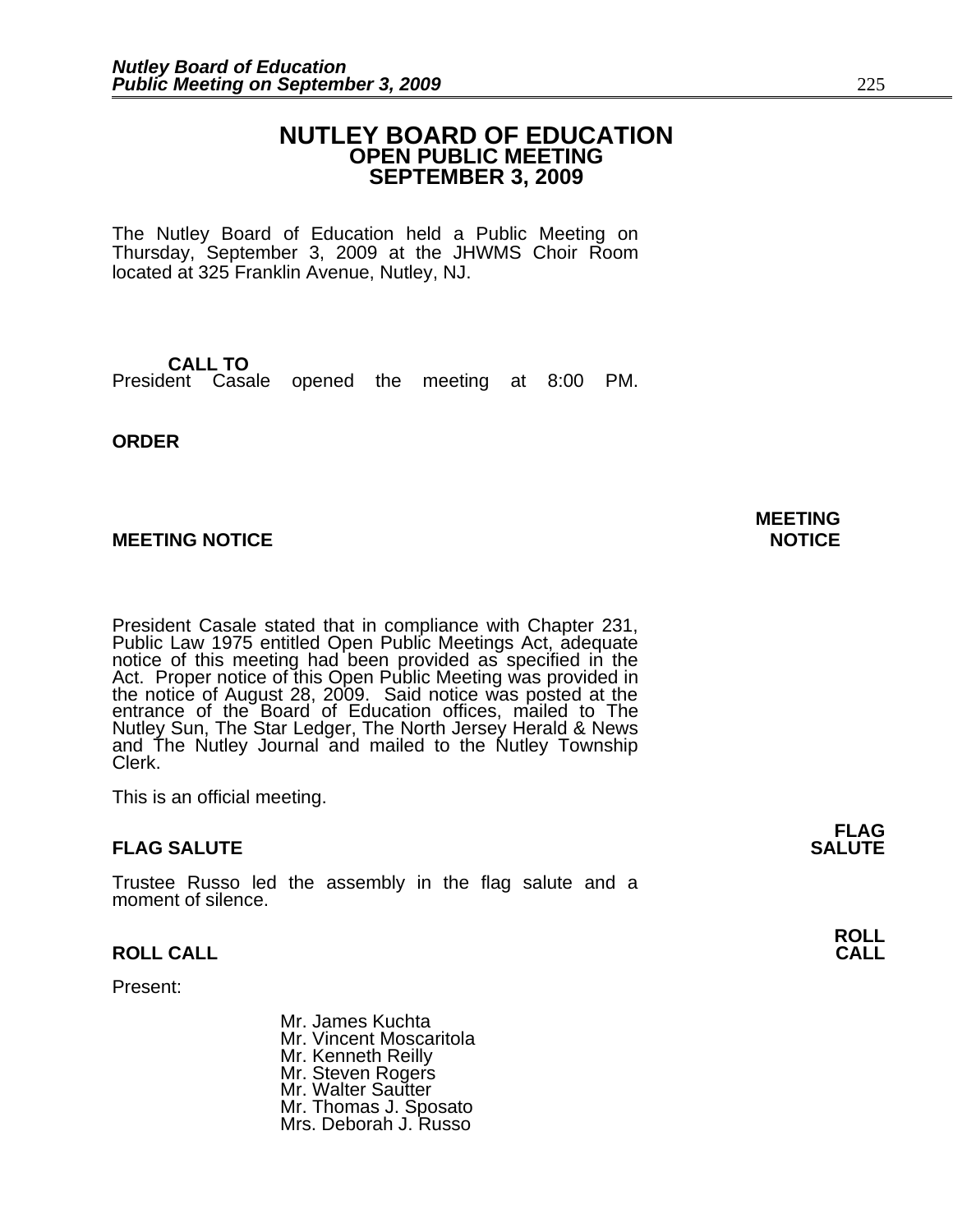Dr. Philip T. Casale

Absent: Mr. Angelo Frannicola

Also Present: Mr. Joseph Zarra, Superintendent of Schools Mrs. Mariana Francioso, Assistant Superintendent of Schools Mr. Michael DeVita, Business Administrator/Board Secretary Mr. Frank Pomaco, Board Attorney

## **HEARING OF CITIZENS (Resolutions Only)**

None

## *RESOLUTIONS*

## **PROF. STAFF**

**HEARING OF**

## 1. **APPOINTMENT – Professional Staff**

Trustee Sautter moved, and Trustee Kuchta seconded, the following resolution. Upon being put to a roll call vote the resolution was approved.

BE IT RESOLVED that the Board of Education approves the appointment of Mrs. Chris Mickens as teacher for the 2009-10 school year, effective September 4, 2009, at the annual salary of \$51,000, B.A.+30 Step 10 in accordance with the 2008-09 Teachers' Salary Guide. Upon conclusion of negotiations, the salary will be adjusted in accordance with the 2009-10 Teachers' Salary Guide. (Replacing Carl Nastasi-H.S.).

## **AMEND RESOLUTION PROFESSIONAL STAFF**

## 2. **AMENDING RESOLUTION – Professional Staff**

Trustee Kuchta moved, and Trustee Moscaritola seconded, the following resolution. Upon being put to a roll call vote the resolution was approved.

BE IT RESOLVED that the Board of Education approves the amending of the resolution Appointments – Professional Staff, approved at the August 24, 2009 Board Meeting to reflect a change in starting date for Miss Stacey Matarazzo to November 1, 2009.

**RESIGNATION - NHS VICE PRINCIPAL 12 MOS.**

## 3. **RESIGNATION – Nutley High School Vice Principal (12—month)**

Trustee Sposato moved, and Trustee Kuchta seconded, the following resolution. Upon being put to a roll call vote the resolution was approved.

**APPOINT**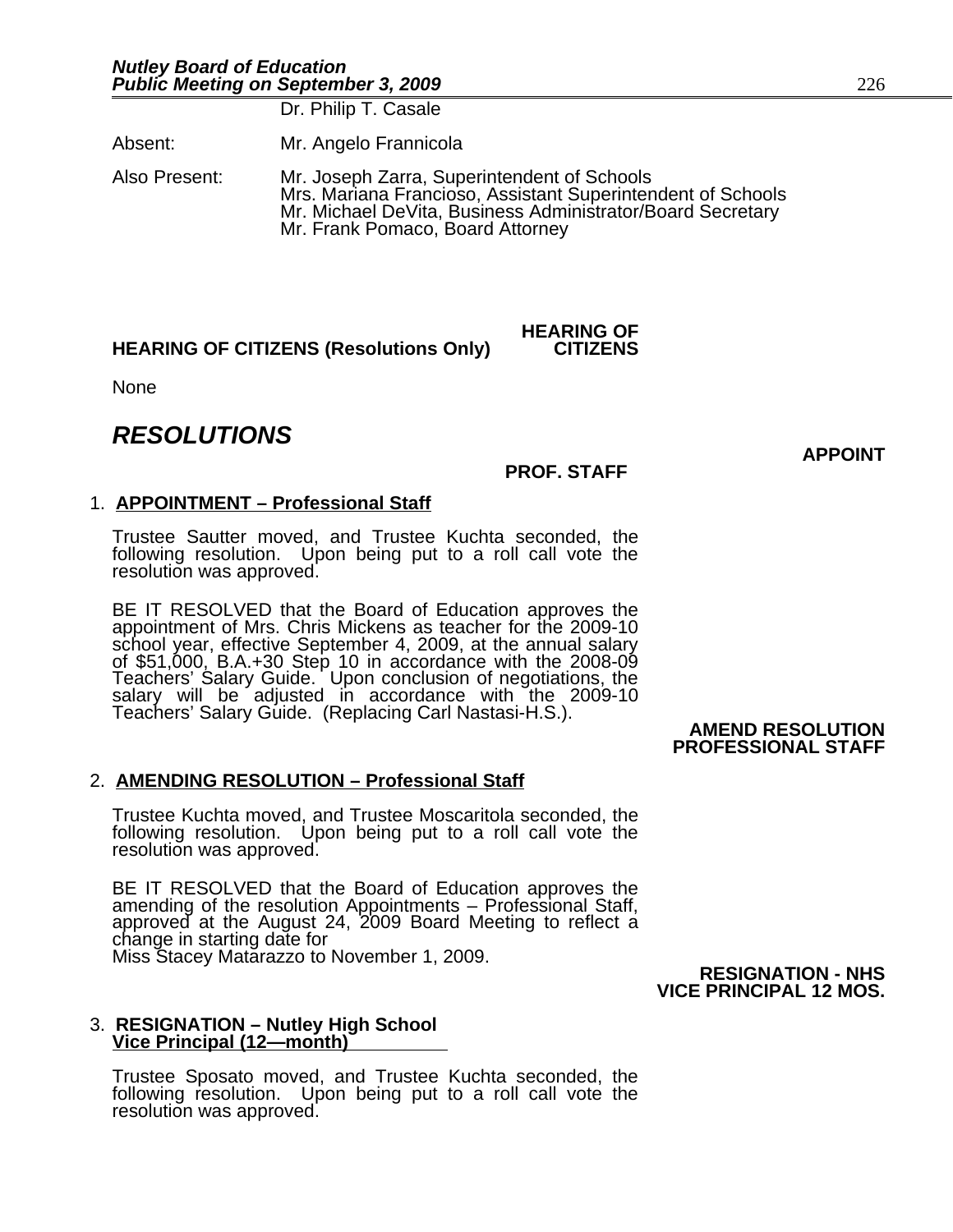## *Nutley Board of Education* **Public Meeting on September 3, 2009** 227

BE IT RESOLVED that the Board of Education approves the acceptance of the resignation of Mr. Michael Fetherman, 12 month Vice Principal of Nutley High School, effective September 30, 2009.

Mr. Zarra and Trustee Rogers expressed gratitude and wished Mr. Fetherman luck in his new job.

## 4. **RESIGNATION – Permanent Unassigned Substitute**

Trustee Reilly moved, and Trustee Sposato seconded, the following resolution. Upon being put to a roll call vote the resolution was approved.

BE IT RESOLVED that the Board of Education approves the acceptance of the resignation of Miss Amy Reszka, Permanent Unassigned Substitute, effective September 1, 2009.

## 5. **APPROVAL OF NEW COURSE**

Trustee Rogers moved, and Trustee Kuchta seconded, the following resolution. Upon being put to a roll call vote the resolution was approved.

BE IT RESOLVED that the Board of Education approves the following course presented at the June 8, 2009 Board meeting:

The Modern Middle East Honors

Trustee Reilly asked questions about the course and if it was already approved.

President Casale responded.

Trustee Sposato asked what changes were made to the course.

Mr. Zarra responded.

Trustee Russo asked about the cost of the textbooks.

Mr. Zarra responded.

## 6. **RESOLUTION ON INVOKING THE DOCTRINE OF NECESSITY**

#### **RESIGNATION – PERM. UNASSIGNED SUBS**

## **APPROVAL OF NEW COURSE**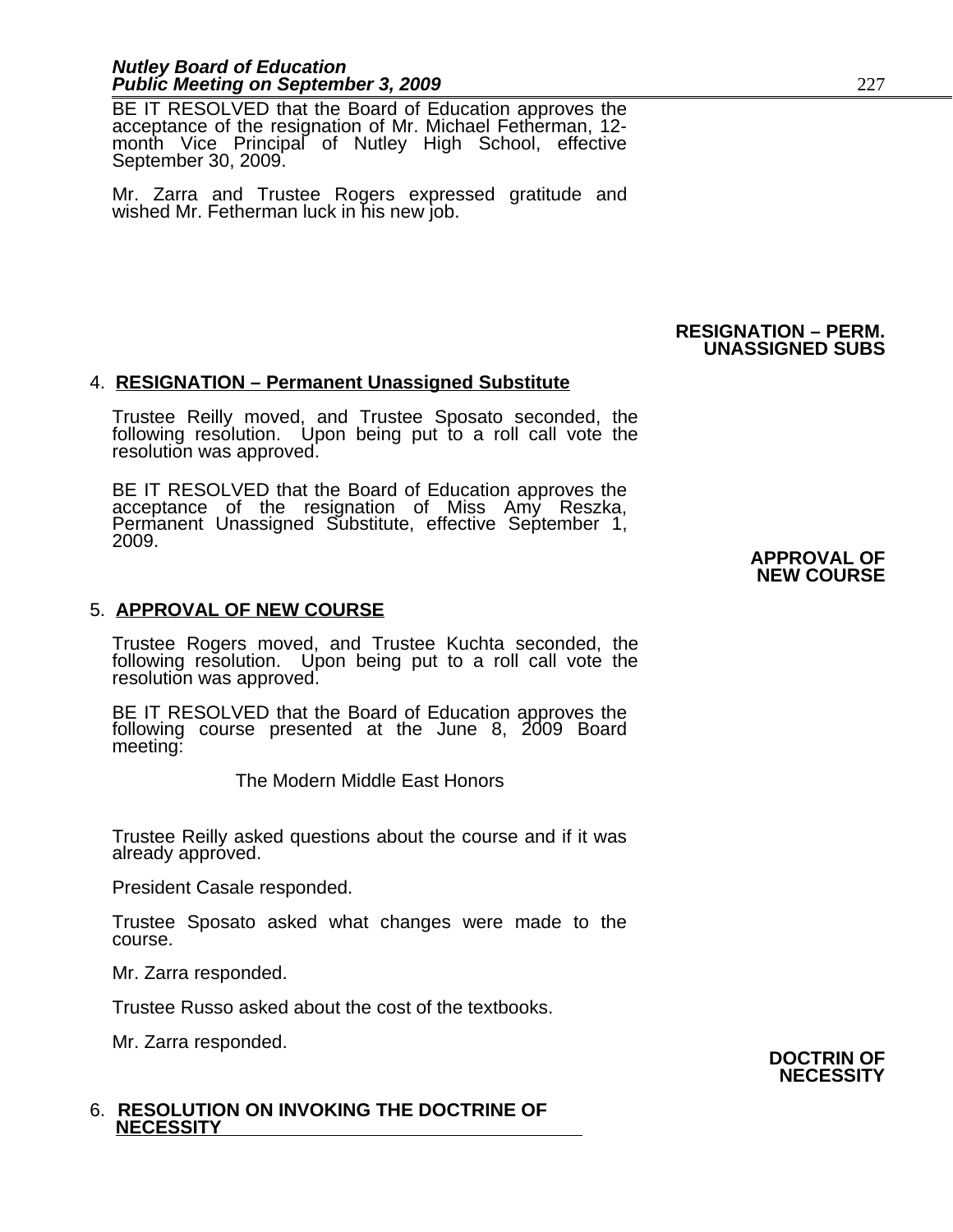Trustee Kuchta moved, and Trustee Rogers seconded, the following resolution. Upon being put to a roll call vote the resolution was approved.

**WHEREAS,** the School Ethics Act (N.J.S.A.) 18A:12-21 et seq.) was enacted by the New Jersey State Legislature to ensure and preserve public confidence in school board members and school administrators and to provide specific ethical standards to guide their conduct; and

**WHEREAS**, the School Ethics Commission has provided guidance in Public Advisory Opinion A03-98, regarding how a Board should invoke the Doctrine of Necessity when a quorum of a board of education has conflicts of interest on a matter required to be voted upon; and

**WHERESAS**, the opinion set forth that, when it is necessary for a Board to invoke the Doctrine of Necessity, the Board should state publicly that it is doing so, the reason that such action is necessary and the specific nature of the conflicts of interest; and

**WHEREAS**, the Nutley Board of Education and the Education Association of Nutley have engaged in collective bargaining negotiations and have reached a Tentative Memorandum of Agreement for a new Contract to commence July 1, 2009 and end June 30, 2012, and

**WHEREAS**, the Education Association of Nutley has ratified the Tentative Memorandum of Agreement for the new teachers' contract and the Board of Education must now vote on whether or not to approve said Contract; and

**WHEREAS**, five (5) of the Board of Education members which constitutes a quorum of the board have conflicts that would prevent them from voting on the contract, specifically, Board Member, Angelo Frannicola has a dependent daughter employed as a teacher in the District, Board Member, Walter Sautter has a spouse employed as a teacher in the District, Board Member, Vincent Moscaritola has a spouse employed as a teacher in the District, Board Member, Kenneth Reilly has a spouse employed as a teacher in the District, and Board Member, Deborah Russo has a sister-in-law who is the sibling of her spouse employed as a teacher's aid in the District.

**AND WHEREAS,** these conflicts result in a quorum of the Board of Education being unable to vote on the teachers' contract unless the Board of Education invokes the Doctrine of Necessity,

**NOW THEREFORE, BE IT RESOLVED**, that the Nutley Board of Education hereby invokes the Doctrine of Necessity so as to enable all board members to vote on the issue of the teachers' contract, and

**BE IT FURTHER RESOLVED**, that this Resolution be read into the record of this public meeting of the Board of Education and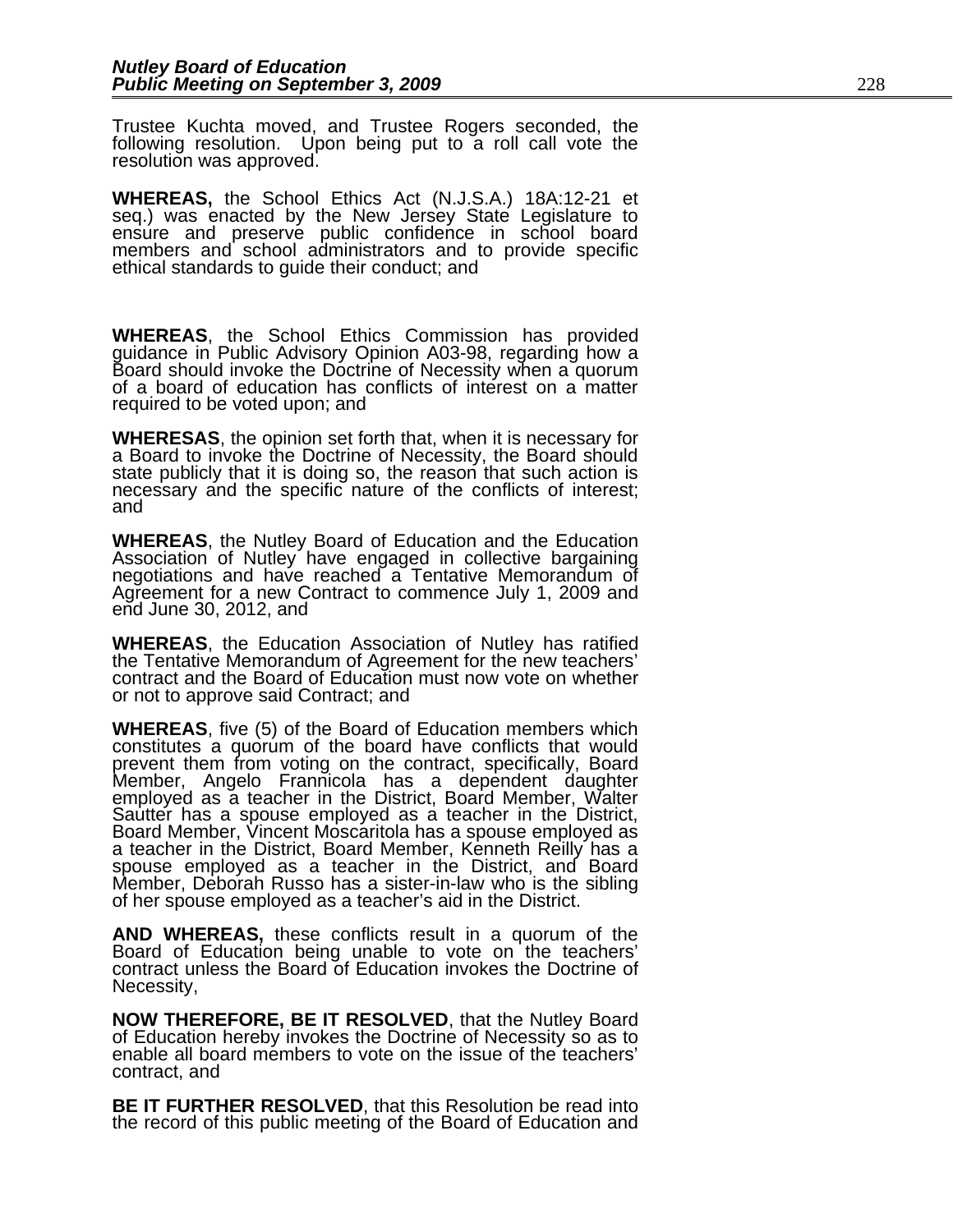## *Nutley Board of Education* **Public Meeting on September 3, 2009** 229

that a copy of this Resolution be posted where the Board posts public notices for 30 days and the School Ethics Commission be provided with a copy of same.

Trustees Sposato, Reilly and Kuchta asked questions regarding the resolution and the next steps.

Mr. Pomaco responded.

## **HEARING OF CITIZENS CITIZENS**

# **HEARING OF**

Resident Robert Rusignuolo asked questions about an article in the Nutley Sun regarding the Spring Garden Elementary Principal and also passed out a letter to the Board.

Board Attorney Frank Pomaco stated that the Board would not comment on a personnel matter.

Resident Barbara Martin asked about the Middle Eastern course.

Resident Lisa-Danchak-Martin asked about what was approved as a new courses in a January Board Meeting and when the curriculums were approved.

Mr. Zarra and President Casale responded.

Trustee Sposato asked about the process of approving curriculums.

A Board discussion ensued.

Resident Rob Edmin made a comment regarding the rumors of canceling the Middle East Course. He also asked about President Obama's speech scheduled for next week.

Mr. Zarra said it would be taped and reviewed by the principals and upon request could be shown to anybody else with the permission of parents.

Resident Mike Russo asked if the President's speech would be shown live and if the study guides will be given out to students.

Trustee Sautter asked if the Board would reinstate benefits for the permanent subs.

## **ADJOURNMENT ADJOURN**

There being no further business, the meeting was adjourned at